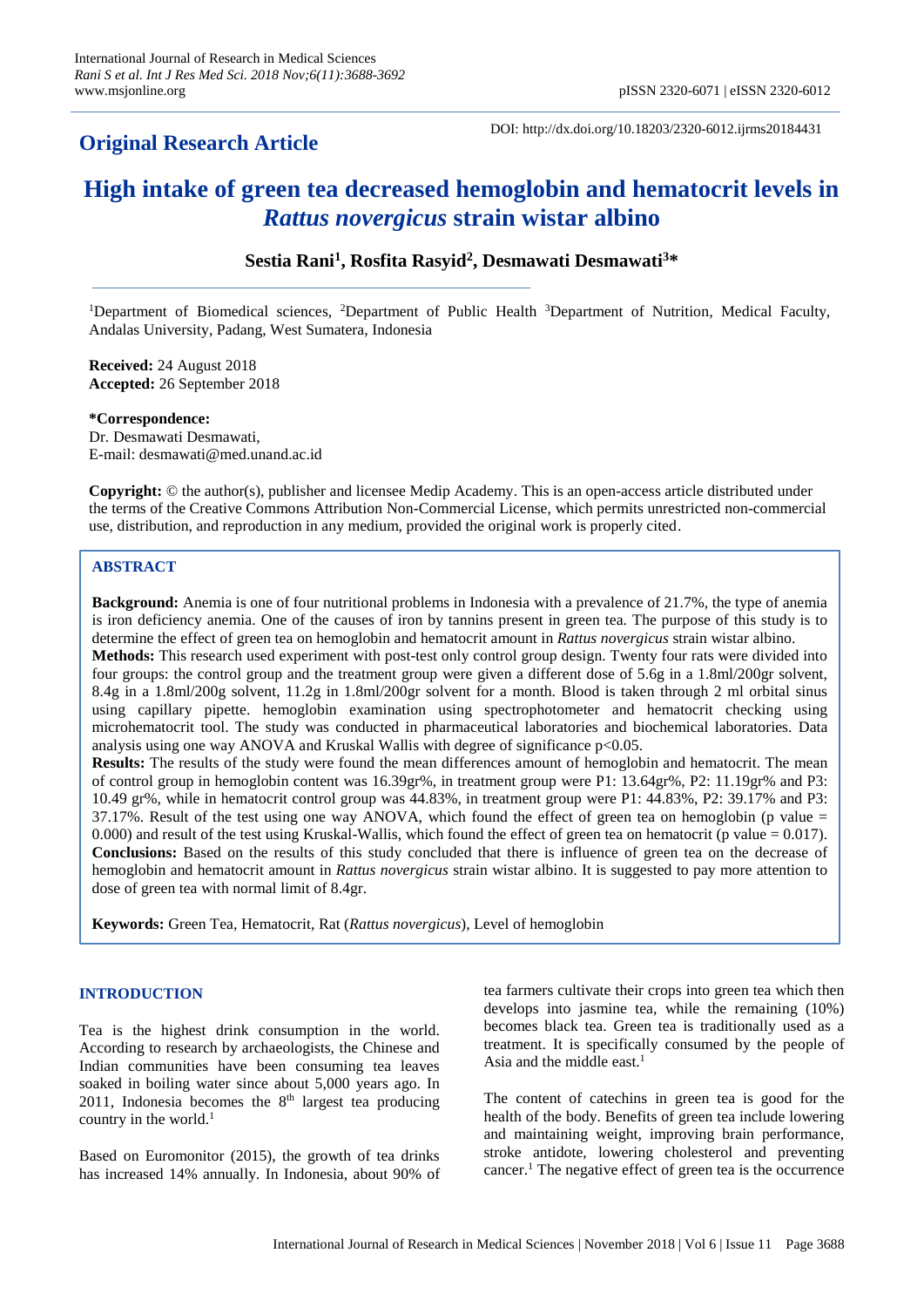of inhibit iron absorption derived from non-heme iron of the body caused by tannin substance.<sup>2</sup>

Scollary GR, states tea content which well-known responsible for the bitter taste of tea is called tannin. It is a class of the polyphenol compound-a compound with phenol groups in its chemical structure found in plants, so it is often referred as plant polyphenols. One of the negative things is the deficiency of Iron/Fe (Ferum) elements in the body cause anemia. Tannin can indeed reduce or inhibit the absorption of Fe, leading to impaired Fe metabolism which can cause macrocytic anemia.<sup>3</sup>

Green tea contains a mixture of polyphenol compounds in the form of tannin which is one of the most powerful inhibiting factors in the absorption of iron by binding the iron. Consume tea while eating in the case of low iron in the body will cause the deficiency of Fe.<sup>4</sup>

When Iron in the blood plasma is in a low state, the iron released from iron stores to be brought by transferin to plasma and the whole body, then it transported to the mitochondria as a place of heme synthesis. In erythrocytes, low hemoglobin and hematocrit can lead to anemia, one of the causes is the presence of flow interruption of iron to erythoblast.<sup>5</sup>

World Health Organization (WHO) states that anemia occurs in the community as amount 40-88% in 2013.<sup>6</sup> There are four nutritional problems in Indonesia, one of them is anemia.<sup>6</sup> Basic health research in 2013 states, anemia sufferers in Indonesia has reached 21.7%. At the age of 65-74 reaches 34.2% and age >75 years reaches 46.0%. The highest proportion of anemia in terms of sex is women.<sup>7</sup>

Based on health profile of west Sumatera in 2011, the number of the prevalence of anemia is 24.63%.<sup>8</sup> According to West Sumatera Provincial Health Office, based on Nutrition Status Monitoring (PSG) survey conducted in 2015, the highest proportion of anemia is pregnant women as 43.1%. Moreover, data from Padang Health Office in 2012 shows that the prevalence of anemia reaches 24.5%.<sup>9</sup>

Anemia occurs because the red blood cell protein and red blood cell volume and erythrocytes decrease.<sup>10</sup> It can be seen from normal hemoglobin amount is 12g%, mild anemia occurs if the hemoglobin amount is 10 to 12 g%, moderate anemia occurs if the hemoglobin amount is 8 to 10gr% and its weight is less than 8%.<sup>11</sup>

Anemia can be prevented by consuming foods that help the absorption of iron. It can be getting from animalbased foods such as chicken and other meat and plantbased foods such as green vegetables, fruits contain vitamin C. it also can be prevented by providing iron supplements to the body.<sup>10</sup>

The iron obtained from food consists of heme and nonheme iron. Heme iron is found in animal food and nonheme iron is found in plant food. However, tannin in tea only affects the absorption of nonheme iron.<sup>12</sup> Anemia is said to be severe if the hemoglobin amount is less than 7g/dl. Anemia is caused by dominant relationship between biological, ecological, social and political factors that occur in the community.<sup>13</sup>

Based on research conducted by Lubis M et al, the result showed that there was no effect of green tea on the reduction of hemoglobin and hematocrit amount in wistar.<sup>14</sup> Different finding obtained by Bait Y, which found there was an influence of green tea in decreasing hemoglobin amount in sprague dawley.<sup>15</sup>

The volume of erythrocytes in blood circulation may have an interruption as a result of anemia, so the occurrence of anemia decrease hematocrit and haemoglobin values.<sup>16</sup>

Based on the background of problems above, the researchers are interested in doing research on the effect of green tea on hemoglobin and hematocrit amount in *Rattus norvegicus* strain wistar albino.

#### **METHODS**

The type of this research was experimental research by using post-test only control group design that was conducted in Pharmacology laboratory of pharmaceutical faculty of Andalas University for maintenance and blood taking. Examination of hemoglobin amount by spectrophotometer method and hematocrit amount by microhematocrit method were carried out at Biochemistry Laboratory of Andalas University. This research was conducted in October until November 2017.

The population of this research was male strains Wistar Albino obtained from the animal maintenance unit of Andalas University, by consideration that the male strain wistar albino was trial mammals or often called as animal laboratory because it is often used in biology research. The sample used was strain male wistar albino with the criteria that the population was 5-6 years and the average weight was 150-250grams while the exclusion criteria was that the male strains Wistar Albino which were not eating, then the drop-out criteria was the male which faced the decline in physical conditions and dead while research was being conducted. Time of feeding and drinking was every day as libitum in the form of pellets. Animal trials stable used was 60 cm x 40 cm x 20cm as a place to maintain the rats, consisting of plastic edges with a water container, wire as a lid, drinking water bottle, feeding and powdering as a cage base. The cage should be easy to be grabbed and reattached. The cage should be a bit of a rock, the animals were not easy to release and clearly visible outside.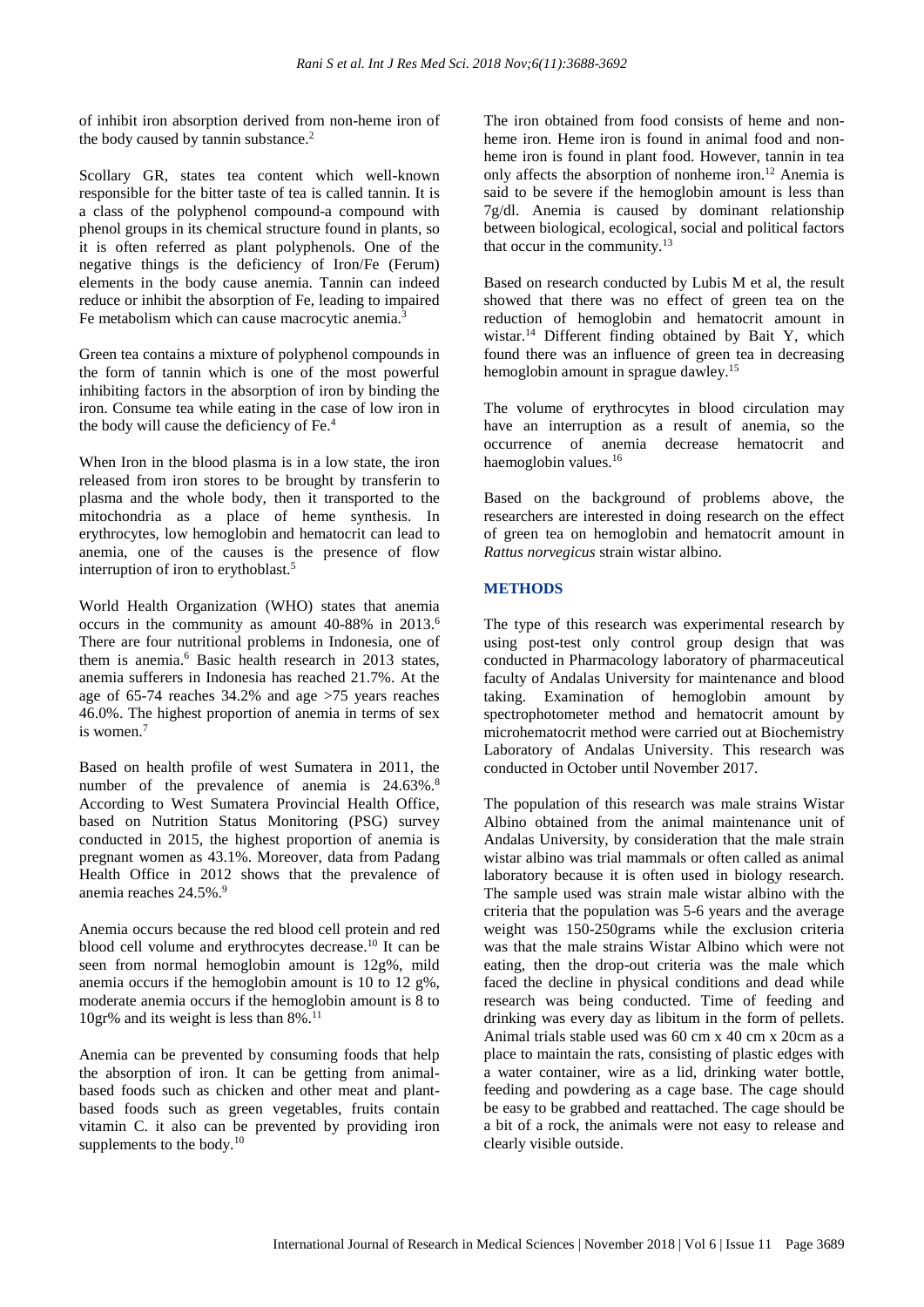Operational definitions included green tea with a measuring instrument using a scale, measuring results with a dose based on weight, and a measuring scale with a ratio, while on examination of hemoglobin levels measuring instrument with a spectrophotometer, the measurement results were clarified in grams% and the measuring scale in the ratio, then on hematocrit examination, this measurement was the percentage of red blood cells in the blood after the specimen was centrifuged with a measuring instrument using a microhematocrit, the results of the measurements were clarified in % and the measuring scale with a ratio.

In the implementation procedure, the control group rats were placed in a cage without being given treatment, while the treatment group of rats were divided into three groups, namely group 1 (P1), group 2 (P2) and group 3 (P3) where each group was given a daily dose. Green was given by inserting spuisonde into the mouth to the stomach and injecting it directly into the stomach of the rat. The data obtained were analyzed by using one way ANOVA and Kruskal-Wallis test with a significance level of  $p > 0.05$ .

#### **RESULTS**

Data of hemoglobin amount were analyzed by using one way ANOVA and post hoc test boferoni (Table 1).

#### **Table 1: The mean of hemoglobin of negative control group and treatment group on** *Rattus norvegicus* **wistar strain albino (n = 24).**

| <b>Subject of</b><br>groups | <b>Hemoglobin level</b><br>$(gram %) Mean \pm SD$ | P value |
|-----------------------------|---------------------------------------------------|---------|
| Negative<br>control         | $16.39 \pm 1.62$                                  |         |
| Treatment 1                 | $13.64 \pm 1.84$                                  | 0.000   |
| Treatment 2                 | $11.19 \pm 1.28$                                  |         |
| Treatment 3                 | $10.49 \pm 0.63$                                  |         |

The Table 1 shows there is a difference hemoglobin level between the control group and the treatment group. It can be seen that the hemoglobin level of treatment groups are lower than control group, and every treatment groups show different Hb levels. To see the difference of hemoglobin level between control and treatment group in details, it is necessary to have further testing with the post hoc test bonferoni.

Based on the Table 2, it can be concluded that there is a significant effect of hemoglobin level between negative control group and P1, P2 and P3 groups. The result shows that those P groups have p value  $<0.05$ .

The Table 3 the changes mean of hematocrit level between control group and treatment group. The decrease of hematocrit level can be seen from each treatment group. To see the difference of hematocrit level between control and treatment group in details, it is necessary to have further testing with Man-Whitney U test.

#### **Table 2: The result of post hoc test bonferroni on hemoglobin levels in each research group.**

| Group               | <b>Hemoglobin levels</b>   |          |                |           |  |
|---------------------|----------------------------|----------|----------------|-----------|--|
|                     | <b>Negative</b><br>control | P1       | P <sub>2</sub> | <b>P3</b> |  |
| Negative<br>control |                            | $0.019*$ | $0.000*$       | $0.000*$  |  |
| P1                  | $0.019*$                   | -        | $0.044*$       | $0.006*$  |  |
| P <sub>2</sub>      | $0.000*$                   | $0.044*$ |                | 1.000     |  |
| P3                  | $0.000*$                   | $0.006*$ | 1.000          |           |  |

#### **Table 3: The mean of hematocrit level of negative control group and treatment group on** *Rattus norvegicus* **strain wistar albino (n = 24).**

| <b>Subject of</b><br>groups | <b>Hemoglobin level</b><br>$(gram %) Mean \pm SD$ | P value |
|-----------------------------|---------------------------------------------------|---------|
| Negative<br>control         | $44.83 + 5.77$                                    |         |
| Treatment 1                 | $44.67 + 5.92$                                    | 0.017   |
| Treatment 2                 | $39.17 + 2.48$                                    |         |
| Treatment 3                 | $37.17 \pm 2.13$                                  |         |

#### **Table 4: The result of Mann-Whitney U Test on hematocrit level in each research group.**

| Group               | <b>Hematocrit levels</b>   |                |                |           |  |
|---------------------|----------------------------|----------------|----------------|-----------|--|
|                     | <b>Negative</b><br>control | P <sub>1</sub> | P <sub>2</sub> | <b>P3</b> |  |
| Negative<br>control |                            | 0.81           | $0.02*$        | $0.01*$   |  |
| P <sub>1</sub>      | 0.81                       | -              | 0.14           | $0.02*$   |  |
| P <sub>2</sub>      | $0.02*$                    | 0.14           |                | 0.16      |  |
| P <sub>3</sub>      | $0.01*$                    | $0.02*$        | 0.16           |           |  |

From the Table 4, it can be concluded that there is significant effect of hematocrit level between KN group and P2 and P3 group and P3 and P1 group because of p value  $< 0.05$ .

#### **DISCUSSION**

#### *The effect of green tea on hemoglobin amount in Ratus norvegicus strain wistar albino*

Based on the analysis result, it is found that green tea affects hemoglobin levels of control group and treatment groups with different doses. From those groups, group three has the highest decreased hemoglobin level with dose 11.2/200grBB. Decreased levels of hemoglobin are due to absorption disorders, caused by tannins substance in green tea.<sup>4</sup>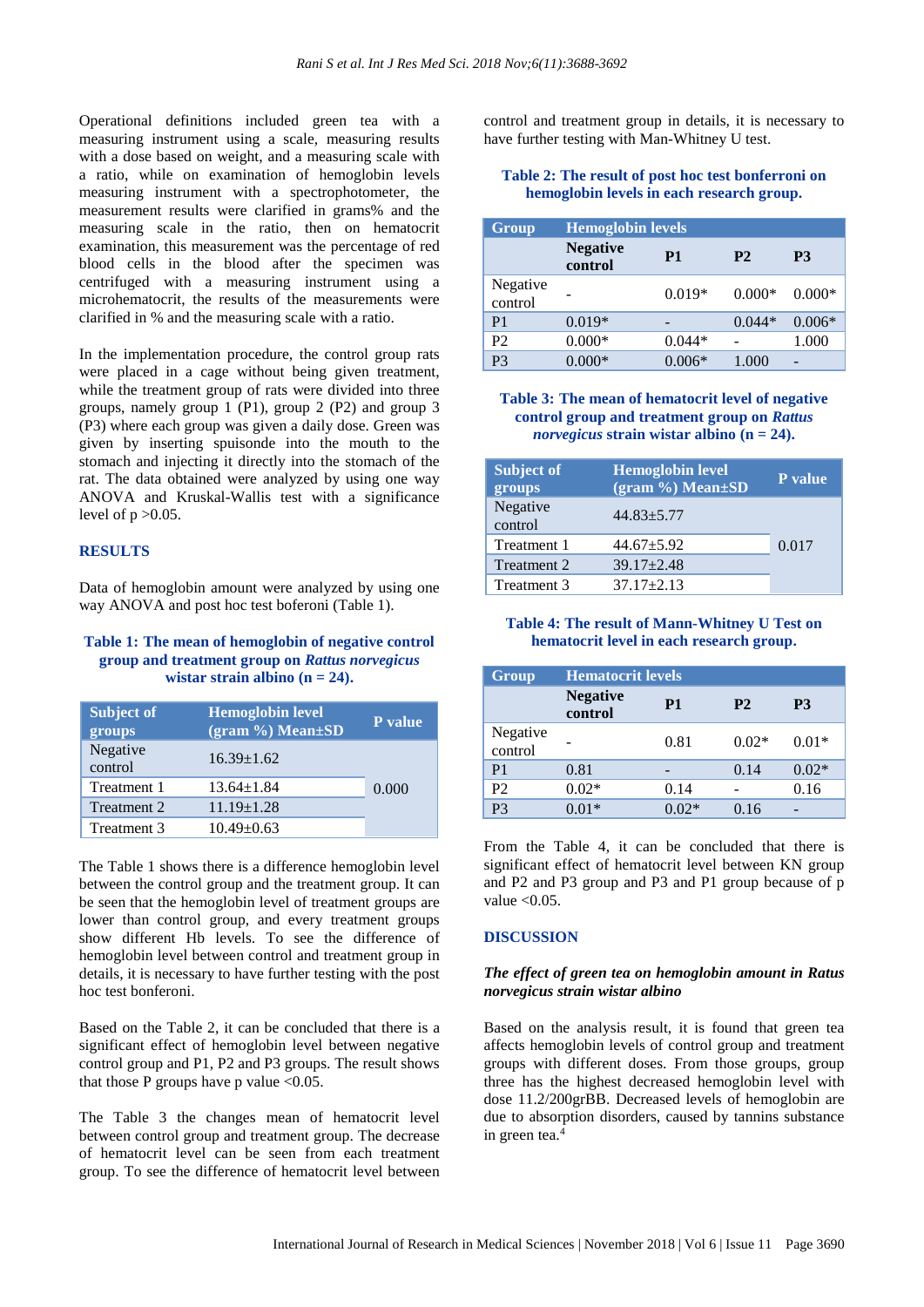Tanin is a polyphenol compound that forms an inorganic complex compound in the body.<sup>4</sup> Tannin in tea also has negative effects.<sup>7</sup> Bitter taste in tea occurs due to the colloids in water, so high consumption of tannin can result protein absorption.<sup>17</sup> Tannins turns into toxic if it exceeds the consumption limit. Tannins can precipitate proteins that inhibit the absorption of iron and reduce the bioavailability of iron.<sup>18</sup> When tannins enter the body orally, it will follow the absorption path like other nutrients. It will be dissolved in small intestine. Tanin is a polyphenol compound that forms an inorganic complex compounds in the body. Iron minerals will be bound due to the presence of tannin.<sup>17</sup>

Iron in ferritin will be easily removed if the iron in the blood plasma is low so that transferin will bring iron throughout the body which needs the iron. In heme synthesis precisely in mitochondria, iron is also released.<sup>5</sup> Iron that continuously used in ferritin will reduce iron deposits.<sup>11</sup> if there is too little iron, there will be transferrin disruption in bringing iron to erythoblast, the worst impact is the occurrence of hemoglobin and hematocrit deficiency in erythrocytes resulting an anemia.<sup>5</sup>

The same result is also shown in a study conducted by Bait Y, which giving green tea to sprague dawley rats for 16 days. Based on the evaluation result after giving green tea on the day 16, there was a decrease level of hemoglobin in treatment group ( $p \le 0.05$ ). It means that green tea affects the hemoglobin level on wistar rats.<sup>15</sup> In contrast, a study conducted by Lubis et al, different result. By giving green tea for 30 days in wistar rats, there was no decreased hemoglobin and hematocrit levels in treatment group  $(p > 0.05)$  when hemoglobin and hematocric amount were measured on day 31.<sup>14</sup>

The effects of decreased hemoglobin and hematocrit may cause anemia. This situation can be seen when a person feels weakness, headache and loss of concentration.<sup>19</sup> Changing the habit not to drink tea while eating, avoiding too much drink tea, consuming varied foods such as animal and vegetable food are several ways to prevent anemia.<sup>20</sup>

#### *The effect of green tea on hematocrit amount in Rattus norvegicus strain wistar albino*

Based on the analysis results, it is found that green tea influences hematocrit levels of control and treatment groups with different doses. Among those three treatment groups, group three has the highest decreased hematocrit levels with dose 11.2/200grBB.

Green tea contains a mixture of polyphenol compounds in the form of tannins.<sup>4</sup> Tannin is one of the most powerful inhibiting factors in iron absorption process. It is a kind of polyphenols that form an inorganic complex compound that inhibit iron absorption by binding the iron.<sup>4</sup> Tannin can be harmful if proteins and minerals bound to tannins cannot be utilized for the body. It is about 64% of iron cannot be absorbed by erittrosite because of the presence of tannin so that the erythrocytes will be disrupted and cause anemia.<sup>19</sup>

Increasing iron-binding capacity by tannin causes a reduction in iron stores resulting iron deficiency in the body. This condition is also characterized by decreasing transferin saturation and reducing bone marrow hemosiderin.<sup>17</sup> Iron deficiency can cause anemia in which decreases the quantity of red blood cells in circulation. As a result, it also reduced hematocrit and hemoglobin level in the blood.<sup>16</sup> According to a study by Bait Y, it was found that green tea affected the reduction of hematocrit on wistar rats.<sup>15</sup> This is different from the research conducted by Lubis et al, which found that green tea did not affect the hematocrit level in wistar rats.<sup>14</sup>

Dosage and brewing time affect the amount of tannin in a cup of tea. The upper limit of green tea consumption is 5 cups per day.<sup>4</sup> Consuming too much green tea will affect the absorption of iron and causes iron deficiency.<sup>3</sup> The amount of substances dissolved in water is closely related to the brewing time. Brewing green tea for 8 minutes had the highest tannin level  $83,503$  ppm.<sup>21</sup> The brewing process is done by using extraction method with water solvent, which the optimum temperature is at  $85^{\circ}$ C and the brewing time is  $5 \text{ min.}^{22}$ 

The effects of decreased hemoglobin and hematocrit level may cause anemia.<sup>5</sup> iron deficiency caused by anemia is characterized by the reduction of iron serum, transferin saturation, ferritin serum due to low iron stores in the body.<sup>11</sup> therefore, the hemoglobin and hemotocrit level falls.16 In this study, the researchers did not conduct pretest on hemoglobin and hemotocrit level in *Rattus norvegicus* strain wistar albino.

#### **CONCLUSION**

There is an influence of green tea on hemoglobin and hematocrit amount in Rattus Norvegicus Strain Wistar Albino.

#### **ACKNOWLEDGEMENTS**

Authors would like to thank to all of staff of the Pharmacy and Biochemistry Laboratory of Medical Faculty Andalas University.

*Funding: No funding sources Conflict of interest: None declared Ethical approval: The study was approved by the Institutional Ethics Committee*

#### **REFERENCES**

1. Winarno W, Kristiano K. Green tea and white Tea. Jakarta. PT. Gramedia Main Library. 2016:44-104.